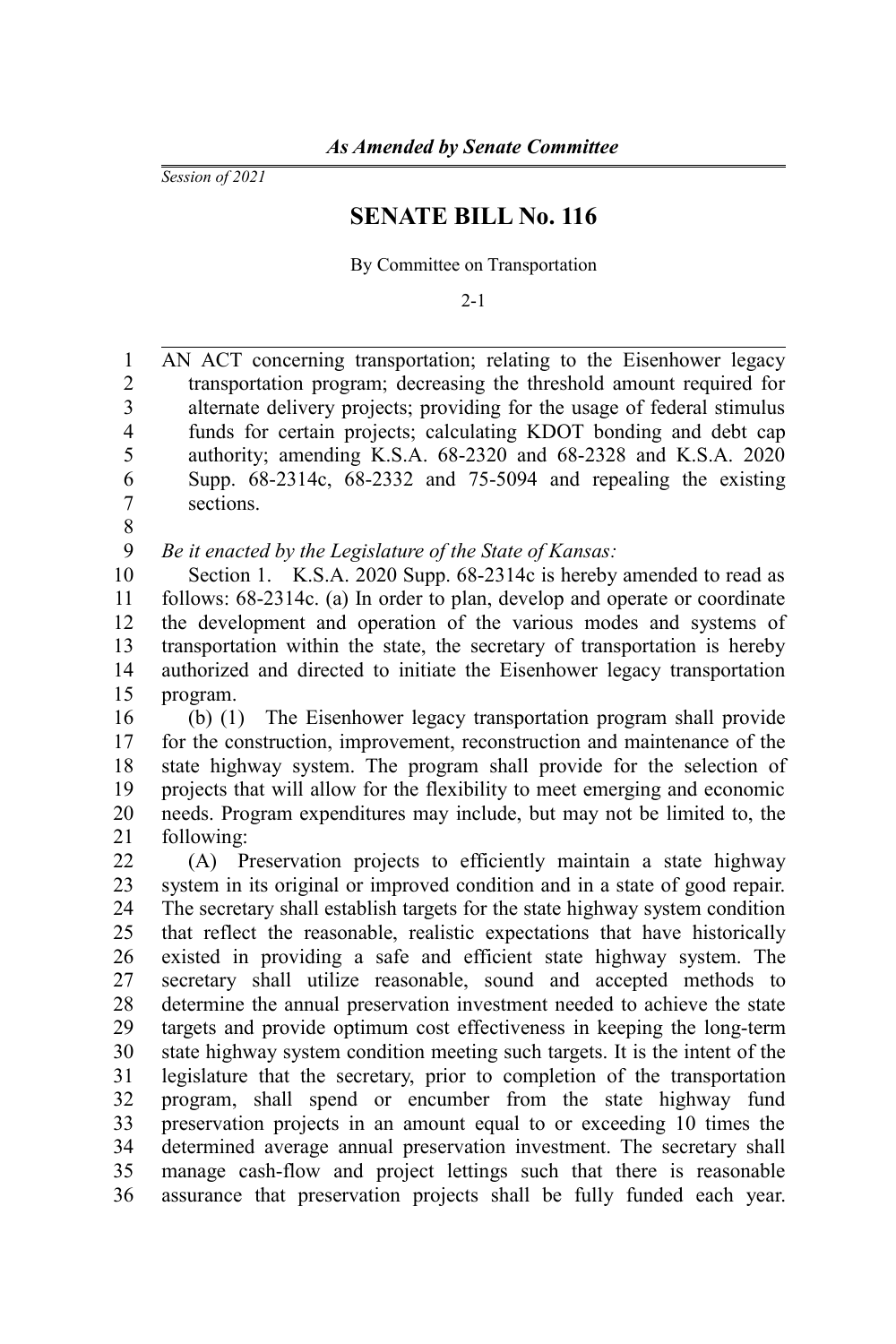Pursuant to this subparagraph, preservation projects refer to maintenance, repairs or replacement of existing infrastructure. Federal funding from federal grants or federal stimulus may be used for preservation projects; 1 2 3

(B) preservation plus projects to efficiently maintain a state highway system and include additional safety or technology elements, or both, in the preservation project. Such additional elements may include, but may not be limited to, adding paved shoulders, adding passing lanes, adding traffic signals, adding intelligent transportation system elements or laying broadband fiber or the conduit for broadband fiber. It is the intent of the legislature that the secretary has the authority to enhance preservation plus projects with the addition of safety or technology improvements, or both. Federal funding from federal grants or federal stimulus may be used for preservation plus projects; 4 5 6 7 8 9 10 11 12 13

(C) expansion and economic opportunity projects, that include additions to the transportation system, or that improve access, relieve congestion and enhance economic development opportunities. The Kansas department of transportation shall develop and utilize criteria for the selection of expansion and economic opportunity projects. The selection criteria shall include, but shall not be limited to, engineering and traffic data, local consultation, geographic distribution and an economic impact analysis evaluation; and 14 15 16 17 18 19 20 21

(D) modernization projects that include improvements to the transportation system by widening lanes or shoulders, making geometric improvements, upgrading interchanges or building rail grade separations to improve the safety, condition or service of the highway system. The Kansas department of transportation shall develop and utilize criteria for the selection of modernization projects. The selection criteria shall include, but shall not be limited to, engineering data, local consultation and geographic distribution. 22 23 24 25 26 27 28 29

(2) The department of transportation shall develop criteria for the incorporation of practical improvements into designs of the projects specified in this subsection. 30 31 32

(c) *(1)* Except as further provided, the Eisenhower legacy transportation program shall provide for the completion of modernization and expansion projects selected for construction under the transportation works for Kansas program pursuant to K.S.A. 68-2314b, and amendments thereto. Such projects shall be let prior to July 1, 2023. The secretary shall let to construction contract at least one phase of each remaining transportation works for Kansas program project before any new modernization or expansion project, or both, under the Eisenhower legacy transportation program are let to construction. A transportation works for Kansas program selected project in Harvey county generally described as an approximate one-mile reconstruction of the I-135 and  $36<sup>th</sup>$  street 33 34 35 36 37 38 39 40 41 42 43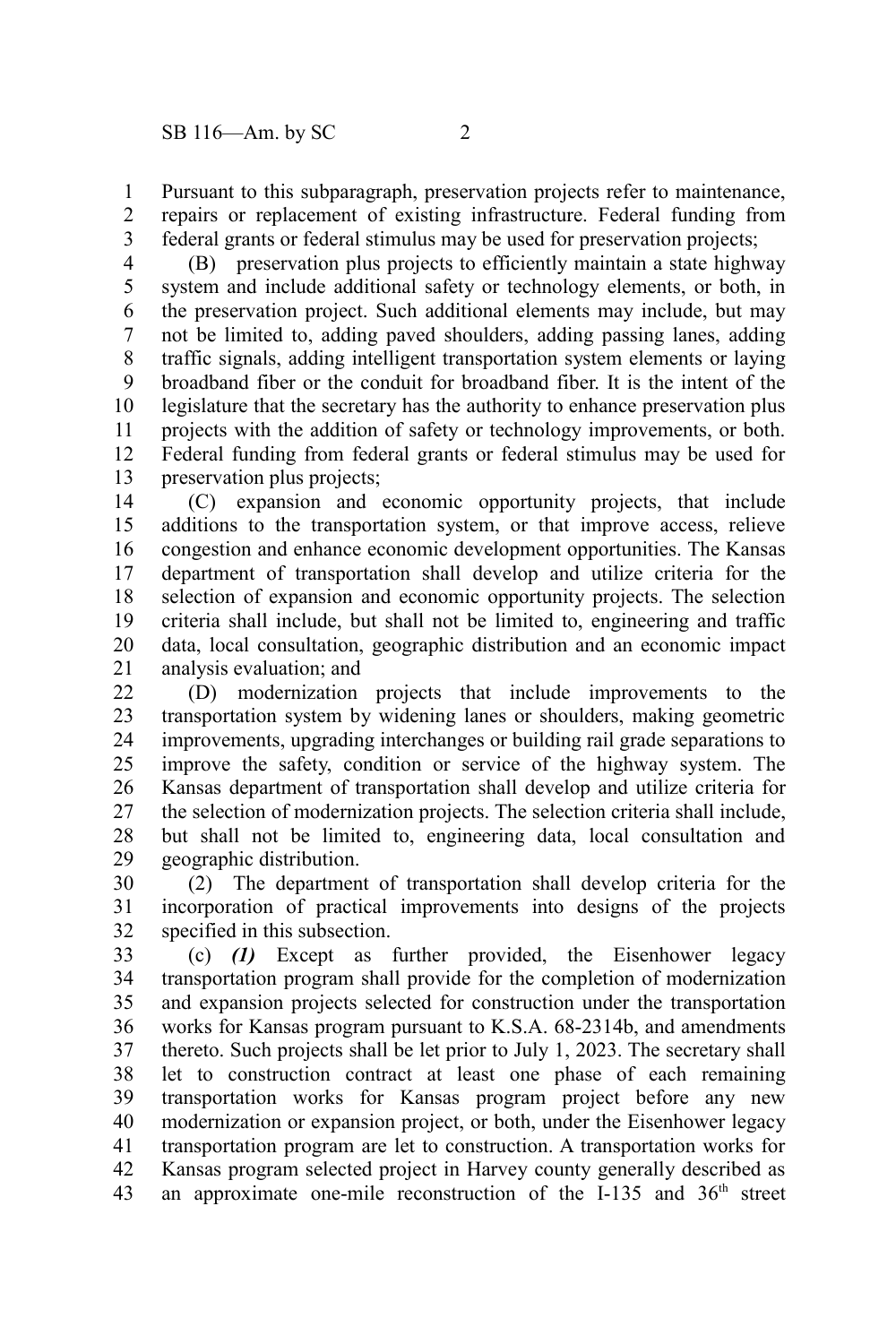interchange may not be constructed. If such project is not constructed, the estimated construction costs for such project shall be used on other construction projects in the Kansas department of transportation's southcentral district. 1 2 3 4

*(2) Notwithstanding the provisions of this subsection paragraph (1), the secretary may let to construction at any time any modernization or expansion projects under the Eisenhower legacy transportation program that utilize federal stimulus funds regardless of whether transportation works for Kansas program projects, or any phase thereof, have been let. No moneys received from federal stimulus funds shall be expended pursuant to this paragraph unless the expenditure either has been approved by an appropriation or other act of the legislature or has been approved by the state finance council acting on this matter, which is hereby characterized as a matter of legislative delegation and subject to the guidelines prescribed in K.S.A. 75-3711c(c), and amendments thereto.* 5 6 7 8 9 10 11 12 13 14 15 16

(d) The Eisenhower legacy transportation program shall provide for assistance, including credit and credit enhancements, to cities and counties in meeting their responsibilities for the construction, improvement, reconstruction and maintenance of transportation improvements. Such programs may use criteria developed by the Kansas department of transportation for the incorporation of practical improvements into designs of projects. Expenditures under this subsection may include, but may not be limited to, the following: 17 18 19 20 21 22 23 24

(1) Apportionment of the special city and county highway fund to assist cities and counties with their responsibilities for roads and bridges not on the state highway system; 25 26 27

(2) programs to share federal aid with cities and counties to assist with their responsibilities for roads and bridges not on the state highway system; 28 29 30

(3) programs to assist cities with the maintenance of city connecting links as specified in K.S.A. 68-416, and amendments thereto, and local partnership programs to resurface or geometrically improve city connecting links or to promote economic development; 31 32 33 34

(4) programs similar to the Kansas department of transportation's local bridge improvement program to aid local public authorities in replacing or repairing bridges not on the state highway system; 35 36 37

(5) programs to assist cities and counties with railroad crossings of roads not on the state highway system; or 38 39

(6) programs that allow local governments to exchange federal aid funds for state funds. 40 41

(e) The Eisenhower legacy transportation program shall provide for a railroad program to provide assistance in accordance with K.S.A. 75-5040 42 43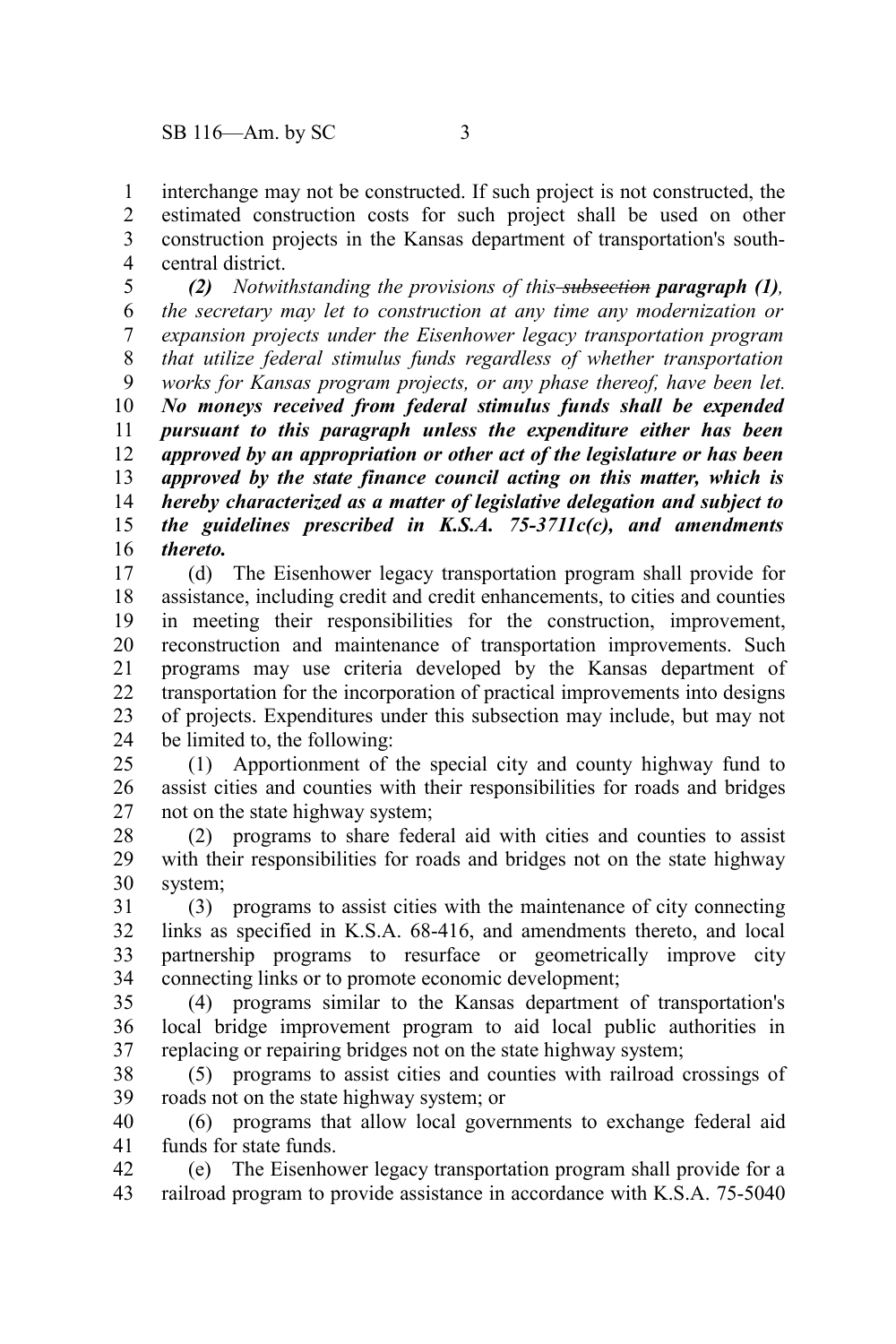through 75-5050, and amendments thereto, for the preservation and revitalization of rail service in the state. 1 2

(f) The Eisenhower legacy transportation program shall provide for an aviation program to provide assistance for the planning, constructing, reconstructing or rehabilitating the facilities of public use general aviation airports, in accordance with K.S.A. 75-5061, and amendments thereto. 3 4 5 6

(g) The Eisenhower legacy transportation program shall provide for public transit programs to aid elderly persons, persons with disabilities and the general public, in accordance with K.S.A. 75-5032 through 75-5038 and 75-5051 through 75-5058, and amendments thereto. 7 8 9 10

(h) The Eisenhower legacy transportation program shall provide for a transportation technology program to provide for multimodal transportation-related projects that support innovative technology, in accordance with K.S.A. 2020 Supp. 75-5093, and amendments thereto. 11 12 13 14

(i) The Eisenhower legacy transportation program shall provide for a multimodal program to provide transportation improvement assistance for bike facilities, pedestrian facilities or other transportation-sensitive economic opportunities on a local or a regional basis. 15 16 17 18

(j) The Eisenhower legacy transportation program shall allow the secretary to award certain state highway system projects using alternative delivery procurement methods, other than an award of a design-bid-build, as provided for in K.S.A. 2020 Supp. 68-2332, and amendments thereto. 19 20 21 22

(k) The Eisenhower legacy transportation program shall provide for a broadband infrastructure construction program, in accordance with K.S.A. 2020 Supp. 75-5094, and amendments thereto. 23 24 25

(l) (1) State highway fund revenues that include, but are not limited to, motor fuel taxes, vehicle registrations, sales and compensating use taxes and eligible federal aid shall be used in the following order of priority: 26 27 28 29

(A) To pay bond covenant obligations; 30

31

(B) to pay for agency operations; (C) to make city connecting link payments authorized under K.S.A. 32

68-416, and amendments thereto; and 33

(D) to pay for needed preservation projects as set forth in subsection  $(b)(1)$ . 34 35

(2) Any such revenues not spent pursuant to subsection  $(l)(1)(A)$ through (D) may be used for other purposes and authority given to the secretary. 36 37 38

(3) All new bonds issued for the purposes of the Eisenhower legacy transportation program shall be paid using all state highway fund revenue, including revenue collected or received pursuant to K.S.A. 79-3620(c) and 79-3710(c), and amendments thereto. 39 40 41 42

(m) (1) The secretary shall, using the Kansas department of 43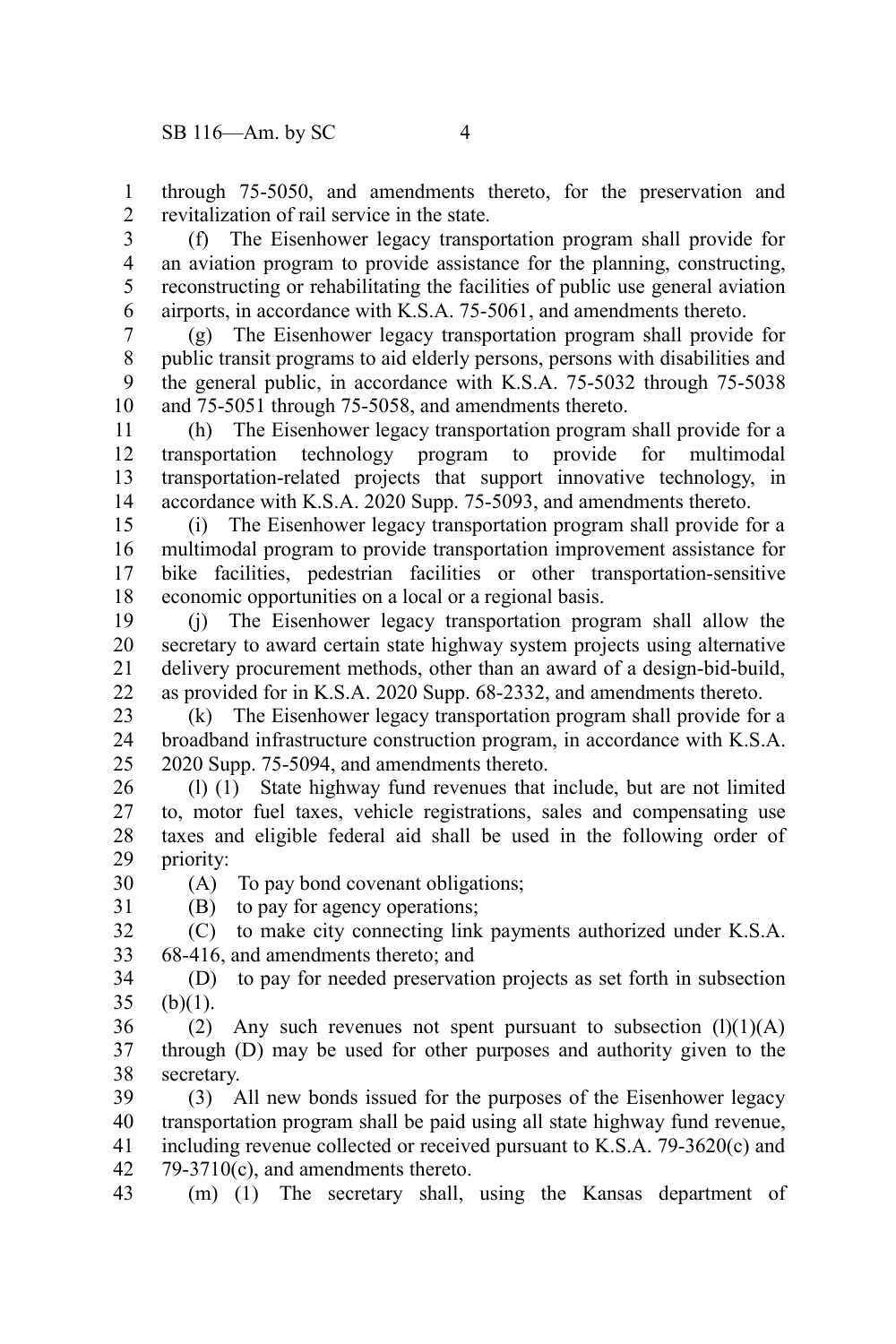transportation selection methods and criteria, determine the projects to be 1

selected for inclusion under the Eisenhower legacy transportation program. 2

Consideration may be given to additional criteria that may include projects that: 3 4

(A) Remove transportation infrastructure from the state highway system; 5 6

(B) identify priority corridors; 7

8 9 (C) include local monetary participation; or

(D) reduce project size.

(2) (A) It is the intent of the legislature that the secretary shall develop a metric-driven process that determines a reasonable and fair minimum amount of state highway fund moneys to be spent on new modernization and expansion projects in each of the Kansas department of transportation's districts over the duration of the Eisenhower legacy transportation program. 10 11 12 13 14 15

(B) The process for determining the minimum amount of modernization and expansion project moneys shall be subject to the following: 16 17 18

(i) Adding together the minimum moneys set for each of the Kansas department of transportation's districts pursuant to paragraph  $(2)(A)$ , the total shall be at least 50% of the estimated cost of constructing all modernization and expansion projects let to contract in the Eisenhower legacy transportation program. 19 20 21 22 23

(ii) If the estimated cost of constructing all modernization and expansion projects in the Eisenhower legacy transportation program increases or decreases by more than 10%, then the minimum amount will be adjusted accordingly while still satisfying subparagraph *paragraph* (2)  $(B)(i)$ . 24 25 26 27 28

(iii) For each of the Kansas department of transportation's districts, at least 40% of the minimum amounts determined in paragraph (2)(A), or adjusted amounts according to paragraph  $(2)(B)(ii)$ , shall be let to construction contract by the end of year five of the Eisenhower legacy transportation program, and 100% of the minimum amounts determined in paragraph  $(2)(A)$ , or adjusted amounts according to paragraph  $(2)(B)(ii)$ , shall be let to construction contract by year 10 of the Eisenhower legacy transportation program. 29 30 31 32 33 34 35 36

(iv) Any modernization or expansion projects remaining from the transportation works for Kansas program pursuant to K.S.A. 68-2314b, and amendments thereto, shall not be considered when determining the minimum amounts in paragraph  $(2)(A)$  or  $(2)(B)(i)$ . 37 38 39 40

(3) The secretary shall select projects for development every two years. The secretary shall select projects for construction every two years. The secretary is not required to construct every project selected for 41 42 43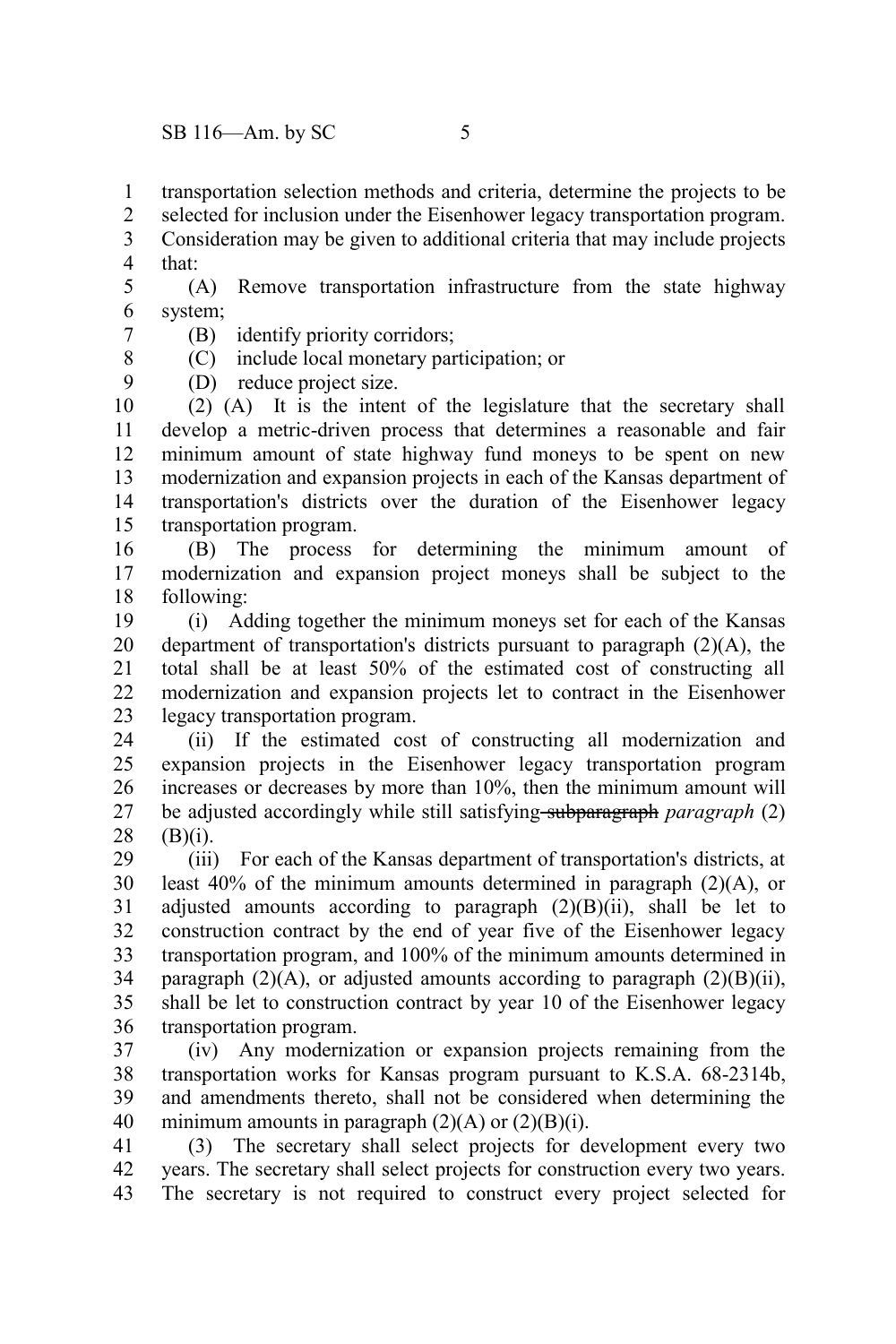development. The selection of projects for development and construction shall take place every two years, after consultation with local jurisdictions. 1 2

(n) It is the intent of the legislature that the secretary take the actions necessary to have transportation improvement projects ready to let to construction as cash-flow management allows. 3 4 5

(o) The secretary, prior to June 30, 2030, shall develop a long-range transportation plan that examines, but is not limited to, transportation policy, project selection criteria and selection methods used in the Eisenhower legacy transportation program, transportation funding sources and Eisenhower legacy transportation program project categories. The long-range transportation plan shall make recommendations for a new transportation program for the state of Kansas. The long-range transportation plan shall be developed after consultation with the governor of the state of Kansas and state and local elected officials. 6 7 8 9 10 11 12 13 14

Sec. 2. K.S.A. 68-2320 is hereby amended to read as follows: 68- 2320. (a) On and after July 1, 1991, the secretary of transportation is hereby authorized and empowered to issue bonds of the state of Kansas, payable solely from revenues accruing to the state highway fund and transferred to the highway bond debt service fund and pledged to their payment, for the purpose of providing funds to pay costs relating to construction, reconstruction, maintenance or improvement of highways in this state and to pay all expenses incidental thereto and to the bonds. The secretary is hereby authorized to issue bonds the total principal amount of which shall not exceed \$890,000,000. 15 16 17 18 19 20 21 22 23 24

(b) In addition to the provisions of subsection (a), on and after July 1, 1999, the secretary of transportation is hereby authorized and empowered to issue bonds of the state of Kansas, payable solely from revenues accruing to the state highway fund and transferred to the highway bond debt service fund and pledged to their payment, for the purpose of providing funds to pay costs relating to construction, reconstruction, maintenance or improvement of highways in this state and to pay all expenses incidental thereto and to the bonds. The secretary is hereby authorized to issue bonds the total principal amount of which shall not exceed \$1,272,000,000. 25 26 27 28 29 30 31 32 33 34

(c) (1) In addition to the provisions of subsections (a) and (b), on and after July 1, 2010, the secretary of transportation is hereby authorized and empowered to issue additional bonds of the state of Kansas, payable solely from revenues accruing to the state highway fund and transferred to the highway bond debt service fund and pledged to their payment, for the purpose of providing funds to pay costs relating to construction, reconstruction, maintenance or improvement of highways in this state and to pay all expenses incidental thereto and to the bonds. On and after the effective date of this act, except as provided further, no bonds shall be 35 36 37 38 39 40 41 42 43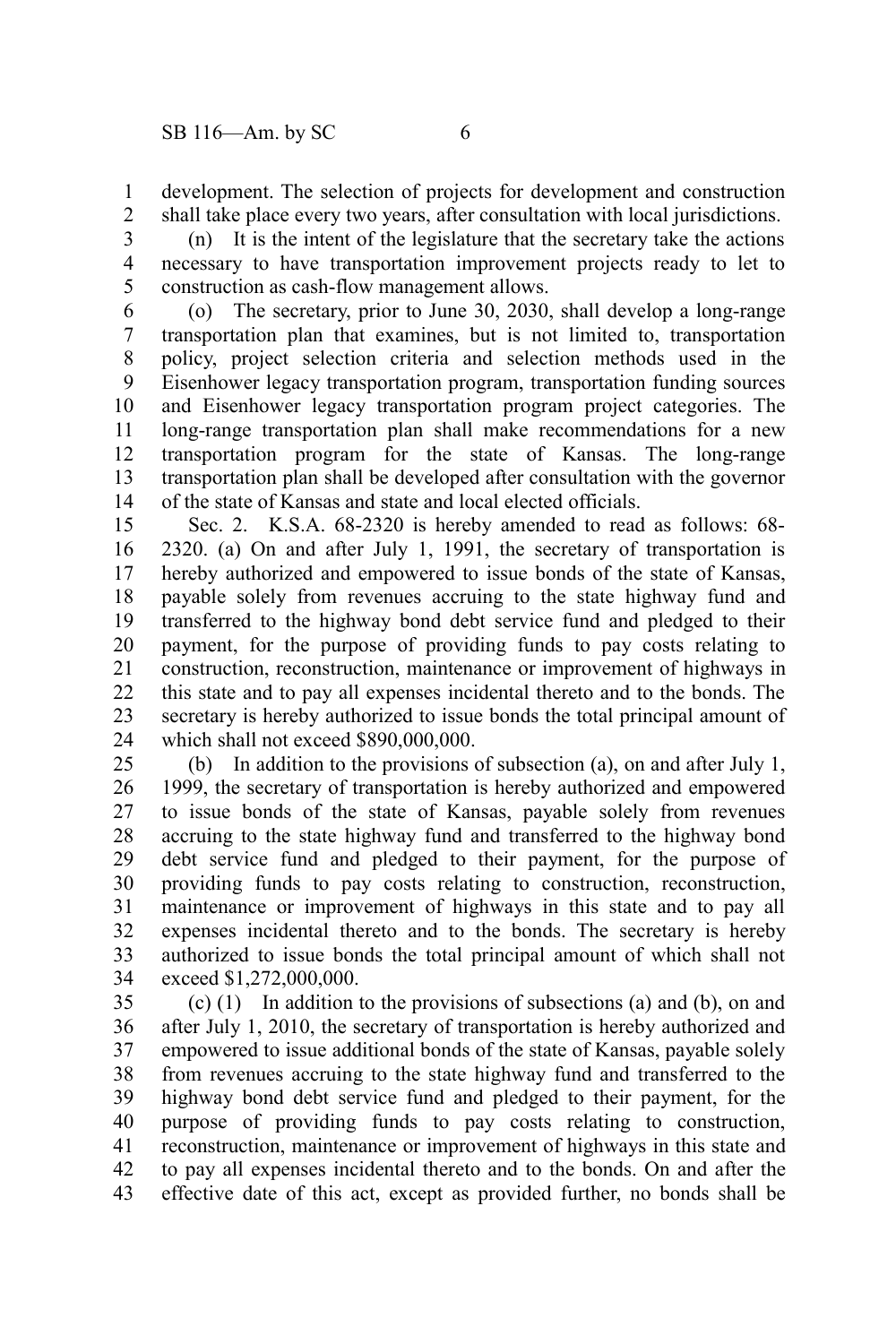issued by the secretary pursuant to this subsection unless the secretary certifies that, as of the date of issuance of any such series of additional bonds, the maximum annual debt service on all outstanding bonds issued pursuant to this section and K.S.A. 68-2328, and amendments thereto, including the bonds to be issued on such date, will not exceed 18% of projected state highway fund revenues for the current or any future fiscal year. During the fiscal year ending June 30, 2018, and the fiscal year ending June 30, 2019, the limitation on the amount of the maximum total amount of principal on all outstanding bonds issued pursuant to this subsection and K.S.A. 68-2328, and amendments thereto, for the purpose of issuing any such series of additional bonds authorized by the secretary shall be \$1,700,000,000 of the total principal for the transportation works for Kansas program authorized under K.S.A. 68-2314b et seq., and amendments thereto. The provisions of this section relating to limitations of bonded indebtedness shall not in any way impair the rights and remedies of the holders of any bonds issued prior to the effective date of this act. 1 2 3 4 5 6 7 8 9 10 11 12 13 14 15 16 17

18

(2) As used in this subsection:

(A) "Maximum annual debt service" means the maximum amount of debt service requirements on all outstanding bonds for the current or any future fiscal year; 19 20 21

(B) "debt service requirements" means, for each fiscal year, the aggregate principal and interest payments required to be made during such fiscal year on all outstanding bonds, including the additional bonds to be issued, less any interest subsidy payments expected to be received from the federal government, less any principal and interest payments irrevocably provided for from a dedicated escrow of United States government securities;  $22$ 23 24 25 26 27 28

(C) "projected state highway fund revenues" means all revenues projected by the secretary of transportation to accrue to the state highway fund for the current or any future fiscal year; and 29 30 31

32

(D) "fiscal year" means the fiscal year of the state.

(3) Debt service requirements for variable rate bonds outstanding or proposed to be issued for the current or any future fiscal year for which the actual interest rate cannot be determined on the date of calculation shall be deemed to bear interest at an assumed rate equal to the average of the SIFMA swap index, or any successor variable rate index, for the immediately preceding five calendar years plus 1% and an amount determined by the secretary that represents the then current reasonable annual ancillary costs associated with variable rate debt, including credit enhancement, liquidity and remarketing costs; except that, debt service requirements for variable rate bonds that are hedged pursuant to an interest rate exchange or similar agreement that results in synthetic fixed rate debt 33 34 35 36 37 38 39 40 41 42 43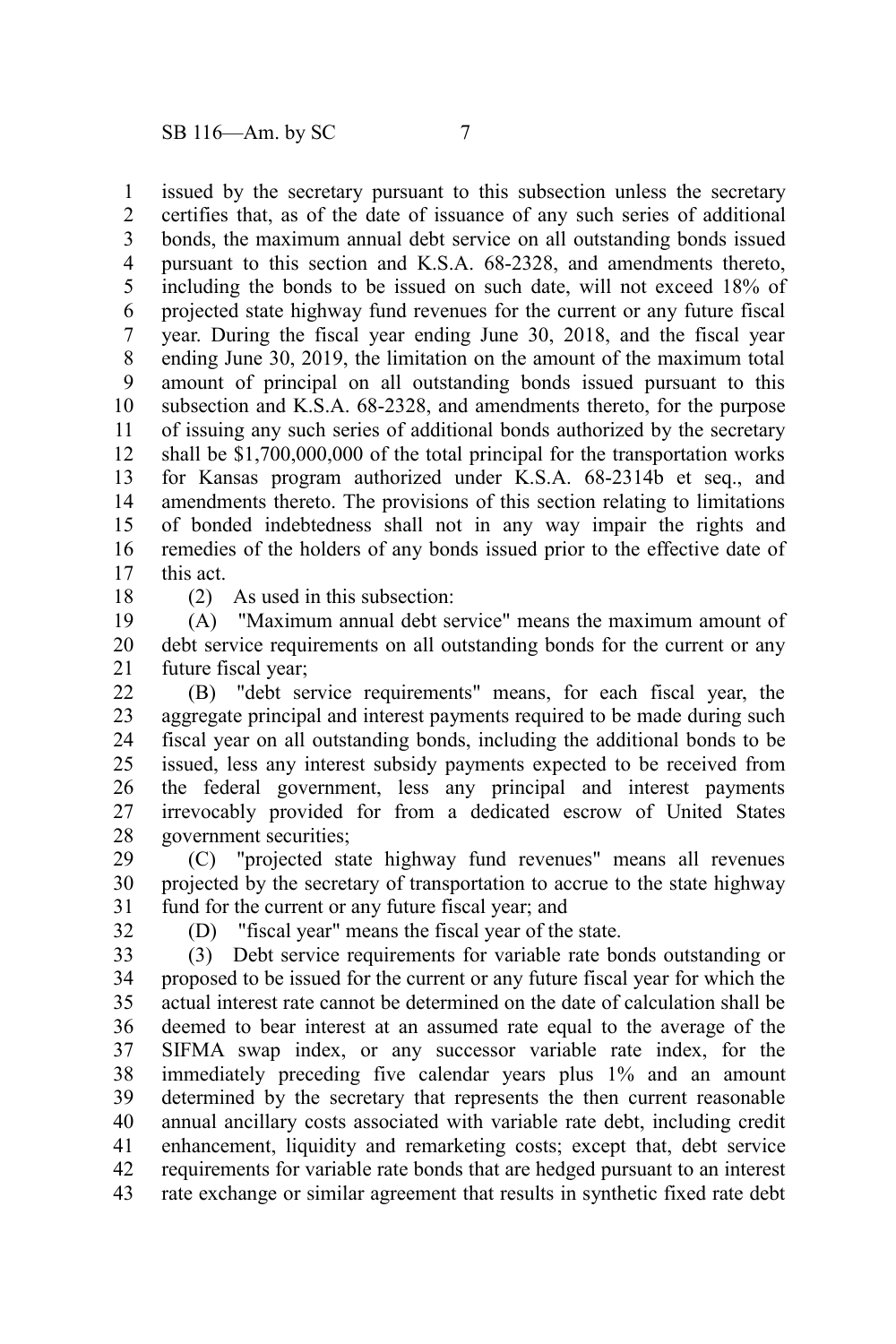shall be deemed to bear interest at the synthetic fixed rate plus .5% and an amount determined by the secretary that represents the then current reasonable annual ancillary costs associated with variable rate debt, including credit enhancement, liquidity and remarketing costs. 1 2 3 4

(4) Projected state highway fund revenues for the current or any future fiscal year for which the actual revenues cannot be determined on the date of calculation shall be deemed to be the actual revenues for the most recently completed fiscal year, adjusted in each subsequent fiscalyear by a percentage equal to the historical average annual increase or decrease in revenues for the five fiscal year period prior to the current fiscal year, and further adjusted to take into account any increases or decreases in the statutory rates of any taxes or other charges-or transfersthat comprise a portion of the revenues. 5 6 7 8 9 10 11 12 13

(d) In accordance with procurement statutes, the secretary may contract with financial advisors, attorneys and such other professional services as the secretary deems necessary to carry out the provisions of this act, and to do all things necessary or convenient to carry out the powers expressly granted in this act. 14 15 16 17 18

Sec. 3. K.S.A. 68-2328 is hereby amended to read as follows: 68- 2328. (a) Bonds may be issued for the purpose of refunding, either at maturity or in advance of maturity, any bonds issued under this act, any interest on such bonds or both bonds and the interest thereof. Such refunding bonds may either be sold or delivered in exchange for the bonds being refunded. If sold, the proceeds may either be applied to the payment of the bonds being refunded or deposited in trust and there maintained in cash or investments for the retirement of the bonds being refunded, as shall be specified by the secretary and the authorizing resolution or trust indenture securing such refunding bonds. The authorizing resolution or trust indenture securing the refunding bonds may provide that the refunding bonds shall have the same security for their payment as provided for the bonds being refunded. Refunding bonds shall be sold and secured in accordance with the provisions of this act pertaining to the sale and security of the bonds. Any bonds that have been issued pursuant to this section shall not be counted toward the limit on the aggregate principal amount of bonds established under subsections (a) and (b) of K.S.A. 68-2320*(a) and (b)*, and amendments thereto*, and such bonds shall not be subject to the limitations on the issuance of bonds established under K.S.A. 68-2320(c), and amendments thereto*. 19 20 21 22 23 24 25 26 27 28 29 30 31 32 33 34 35 36 37 38

(b) When all bonds issued under article 23 of chapter 68 of the Kansas Statutes Annotated, and amendments thereto, have either been paid or the lien of such bonds shall have been defeased in accordance with their terms so that the bonds are deemed to have been paid, the secretary of transportation shall certify such facts to the director of accounts and 39 40 41 42 43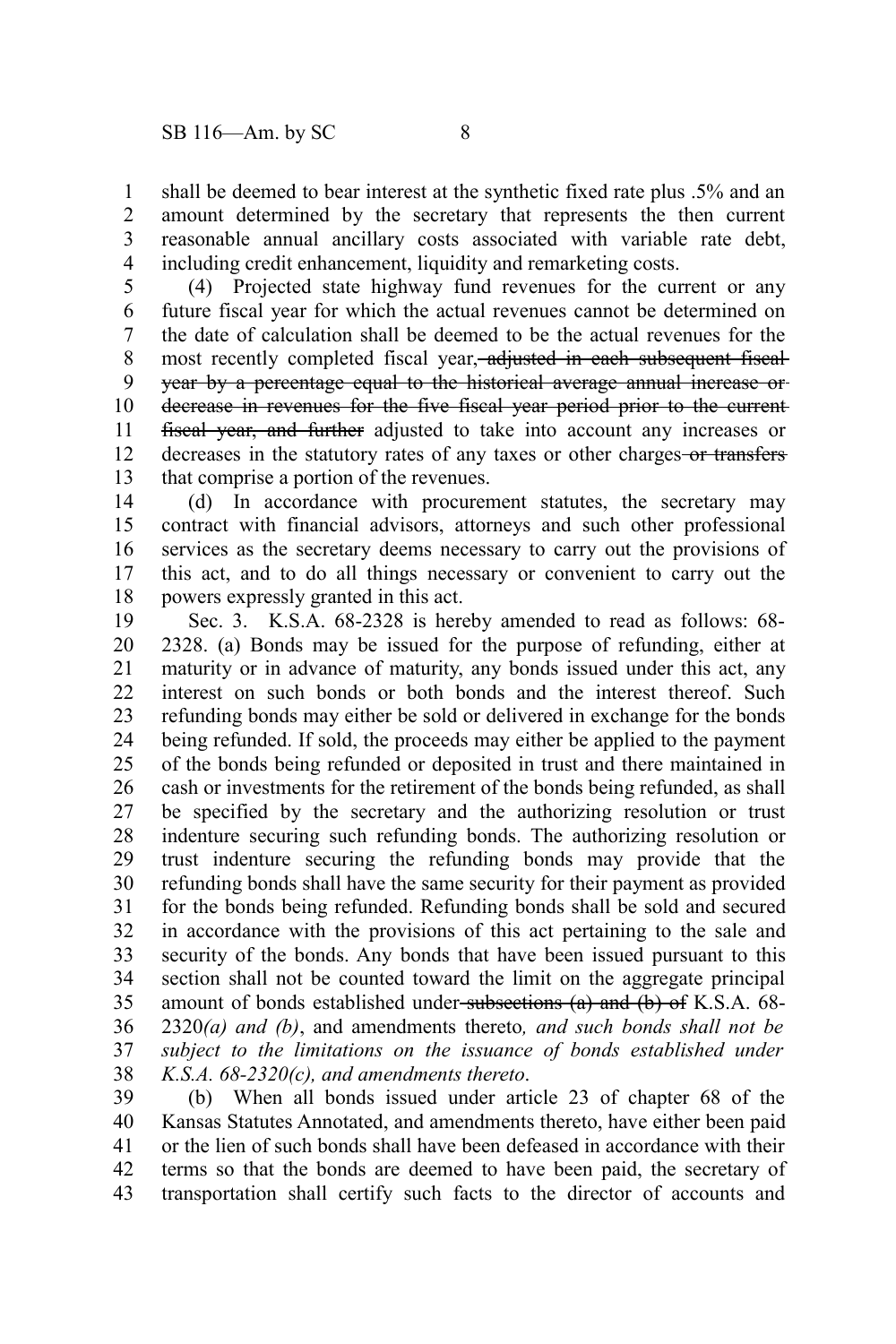reports and upon receipt of such certification the director of accounts and reports shall transfer all moneys in the state freeway fund to the state highway fund and upon such transfer all liabilities of the state freeway fund are hereby transferred to and imposed upon the state highway fund and the state freeway fund is hereby abolished. Upon the abolition of the state freeway fund, any reference to the state freeway fund or any designation thereof, in any statute, contract or other document shall mean the state highway fund. 1 2 3 4 5 6 7 8

Sec. 4. K.S.A. 2020 Supp. 68-2332 is hereby amended to read as follows: 68-2332. (a) The Eisenhower legacy transportation program shall allow the secretary of transportation to award certain state highway system projects using alternative delivery procurement methods other than award of a design-bid-build contract to the lowest bidder as provided in K.S.A. 68-410, and amendments thereto, subject to the following: 9 10 11 12 13 14

(1) Projects selected for alternative delivery shall not include preservation projects as described in K.S.A. 2020 Supp. 68-2314c, and amendments thereto; 15 16 17

(2) alternative delivery may be used on three projects utilizing toll revenues for construction and maintenance of the project. One project utilizing toll revenues may be let to construction once every three years; 18 19 20

(3) not more than 3% of dollars spent in the Eisenhower legacy transportation program shall be used on alternative delivery. An additional 2% of dollars spent in the Eisenhower legacy transportation program shall be available for use on alternative delivery starting in fiscal year 2023. The dollar value of the three projects utilizing toll revenues referenced in paragraph (2) and projects obtained through federal grants or federal stimulus shall not be considered in determining the limits set forth in this paragraph; and 21 22 23 24 25 26 27 28

(4) any project utilizing alternative delivery shall equal or exceed \$100,000,000 *\$10,000,000* in costs. 29 30

(b) In addition to the requirements in subsection (a), alternative delivery projects in the Eisenhower legacy transportation program shall be subject to the following requirements and restrictions: 31 32 33

(1) Procurement methods for transportation alternative delivery projects may provide for a single contract or multiple contracts that include, but are not limited to, services for preconstruction, design, construction, construction management, maintenance, operation, financing or a combination thereof; 34 35 36 37 38

(2) the Kansas department of transportation shall develop and utilize criteria for selecting whether alternative delivery or design-bid-build procurement process is in the best interest of the state. No project will be selected for alternative delivery without having been evaluated under the selection criteria established by the department. The selection criteria shall 39 40 41 42 43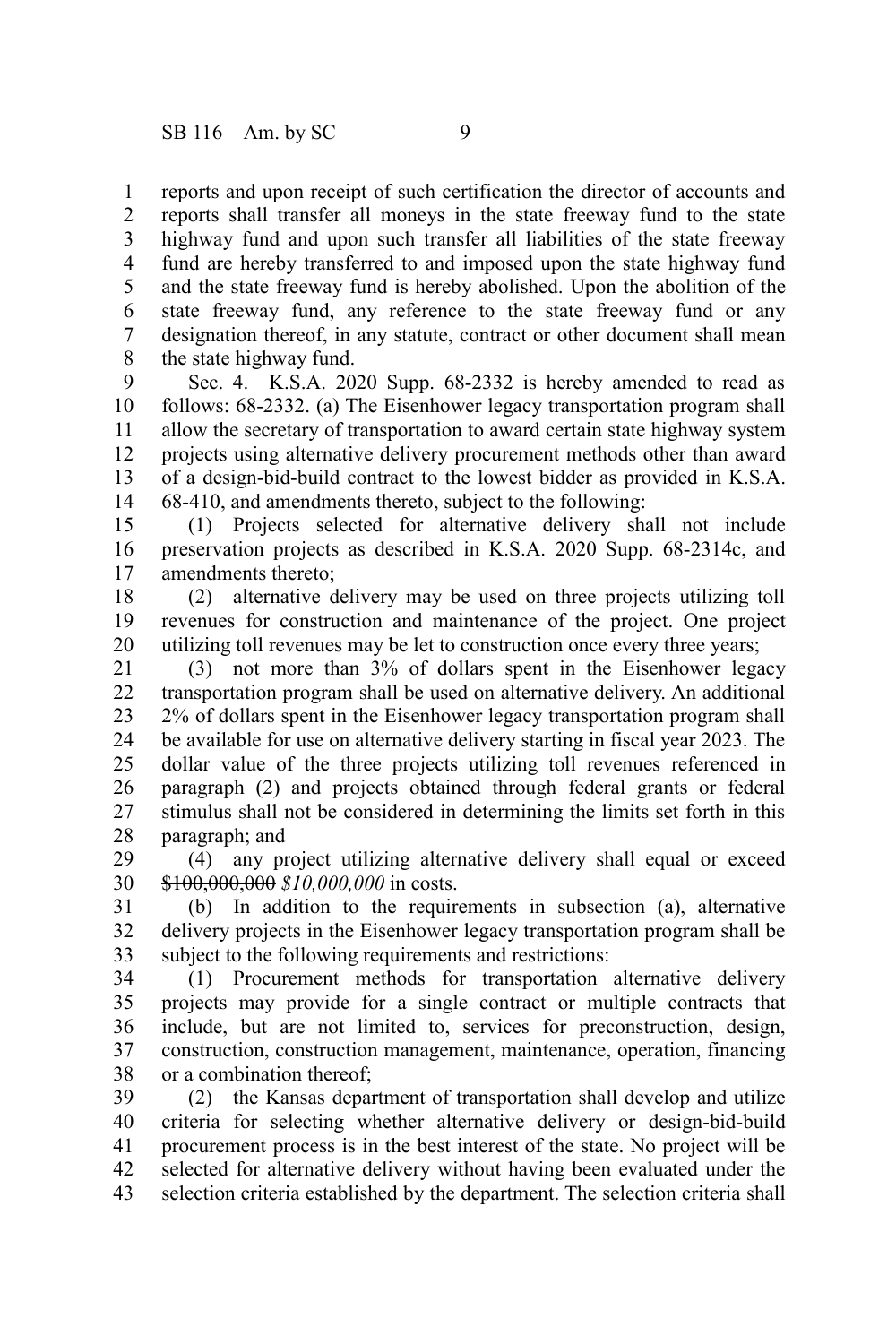include, but not be limited to, the need for accelerated schedule, safety needs, project complexity, opportunity for innovation and economic development; *and* 1 2 3

(3) the Kansas department of transportation shall develop and utilize procedures for advertising proposals, receiving proposals, evaluating proposals, awarding contracts and administering contracts in its alternative delivery procurement program, and the procurement procedures in K.S.A. 68-408 through 68-410, 75-430a and 75-5804 through 75-5807, and amendments thereto, shall not apply to transportation alternative delivery projects. 4 5 6 7 8 9 10

(c) Notwithstanding any requirements set forth in subsections (b) or (c), the alternative delivery procedures shall include: 11 12

(1) A two-phase best value competitive selection or contracting process in which the first phase consists of short listing no more than four proposers based on qualifications identified in the request for qualifications and the second phase consists of the submission of price or technical proposals, or both, in response to a request for proposal; 13 14 15 16 17

(2) advertisement of requests for qualifications in the Kansas register for at least three consecutive weeks; 18 19

(3) prequalification of contractors performing construction and of firms performing professional technical services by the secretary in accordance with existing state statutes, regulations, and department procedures governing prequalification and licensing; 20 21 22 23

(4) a bond for performance and payment or alternative security guaranteeing contract performance and payment obligations for supplies, materials and labor furnished for the alternative delivery project; and 24 25 26

(5) a requirement that firms and key personnel identified in the qualifications phase and scored to determine the shortlist may not be replaced during the alternative delivery project without the Kansas department of transportation's written approval. 27 28 29 30

(d) Notwithstanding any other provision of law to the contrary, a contracting entity selected for an alternative delivery project shall not be in violation of K.S.A. 74-7001 et seq., and amendments thereto, and the contract entered into by such contractor shall not be void if such contractor obtains the professional services by subcontracting with an entity or entities duly licensed or holding a certificate of authorization to perform professional services in accordance with K.S.A. 74-7001 et seq., and amendments thereto. 31 32 33 34 35 36 37 38

(e) Notwithstanding the provisions of K.S.A. 68-419a, and amendments thereto, a contracting entity selected for an alternative delivery project that is responsible for preparing or furnishing design plans and specifications, through its own organization or by subcontracting as provided in subsection (d), shall be liable for damages arising out of 39 40 41 42 43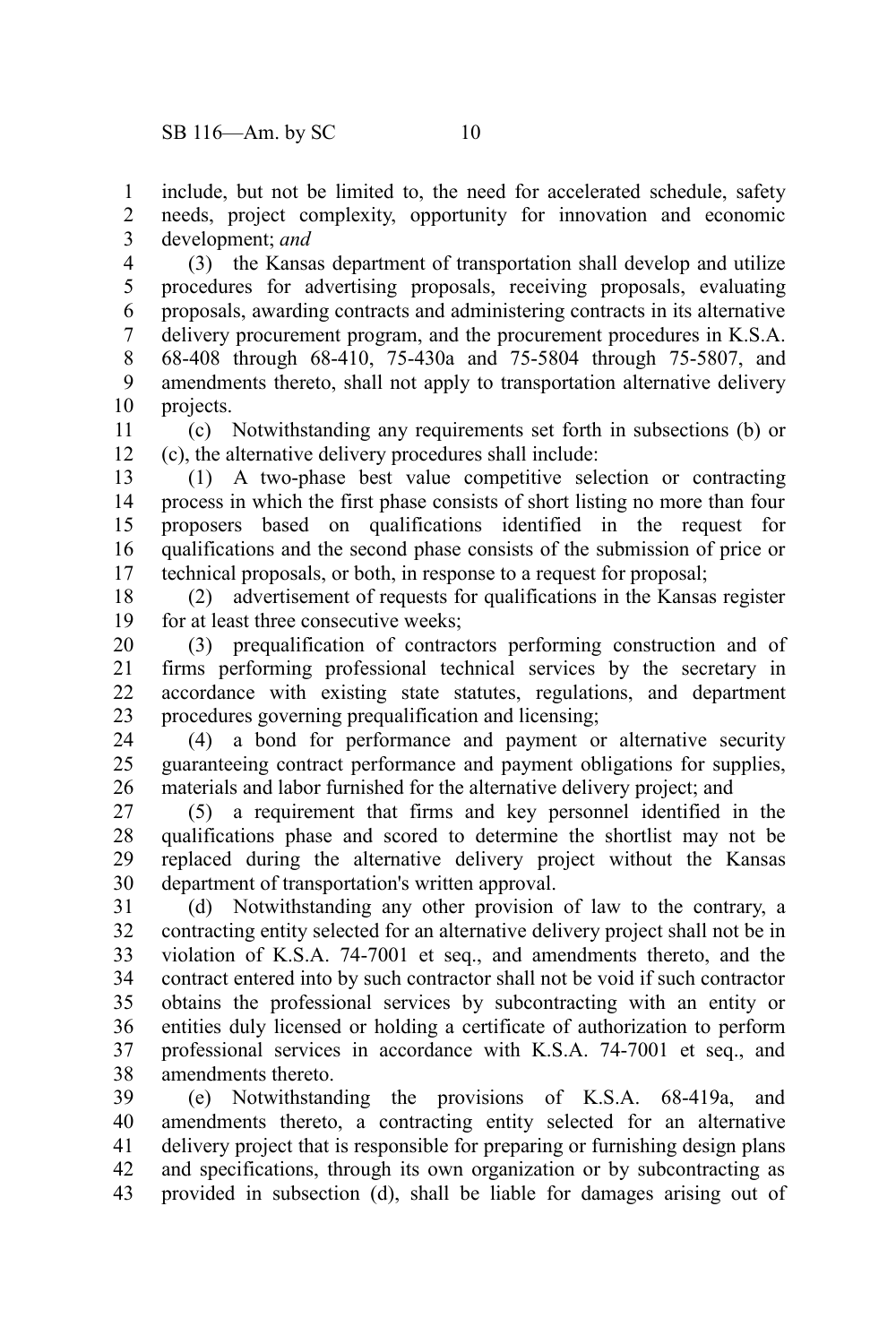design defects in such plans and specifications resulting in injury to persons or damage to property, occurring after completion of the contract and acceptance thereof by the Kansas department of transportation, if and to the extent such injury or damage arises out of a failure to exercise the degree of learning and skill ordinarily possessed by a reputable contractor or by a technical professional practicing in Kansas in the same or similar locality and under similar circumstances. Nothing contained in this subsection shall be construed as abrogating, limiting or otherwise affecting any cause of action accruing to the state or any agency or instrumentality thereof that was a party to such contract. 1 2 3 4 5 6 7 8 9 10

Sec. 5. K.S.A. 2020 Supp. 75-5094 is hereby amended to read as follows: 75-5094. (a) The secretary of transportation is hereby authorized and empowered to make grants for construction projects, the purpose of which is to expand and improve broadband service in the state of Kansas. The secretary of transportation is authorized to make such grants when working jointly with the office of broadband development within the department of commerce. 11 12 13 14 15 16 17

(b) There is hereby established in the state treasury the broadband infrastructure construction grant fund. All moneys credited to such fund shall be used to provide grants for the expansion of broadband service in the state of Kansas. All expenditures from such fund shall be made in accordance with the provisions of appropriation acts and upon warrants of the director of accounts and reports issued pursuant to vouchers approved by the secretary of transportation or the secretary's designee. 18 19 20 21 22 23 24

(c) Grants made by the secretary of transportation from the broadband infrastructure construction grant fund shall reimburse grant recipients for up to 50% of actual construction costs in expanding and improving broadband service in the state of Kansas. Such grant reimbursements shall be upon such terms and conditions as the secretary of transportation may deem appropriate, in coordination with the secretary of commerce. 25 26 27 28 29 30 31

(d) On July 1, 2020, and each July 1 thereafter through July 1, 2022, the director of accounts and reports shall transfer \$5,000,000 from the state highway fund to the broadband infrastructure construction grant fund. On July 1, 2023, and each July *1* thereafter through July 1, 2030, the director of accounts and reports shall transfer \$10,000,000 from the state highway fund to the broadband infrastructure construction grant fund. At the end of each fiscal year, the secretary of transportation is hereby authorized to notify the director of accounts and reports to transfer all remaining and unencumbered funds from the broadband infrastructure construction grant fund to the state highway fund. 32 33 34 35 36 37 38 39 40 41

Sec. 6. K.S.A. 68-2320 and 68-2328 and K.S.A. 2020 Supp. 68- 2314c, 68-2332 and 75-5094 are hereby repealed. 42 43